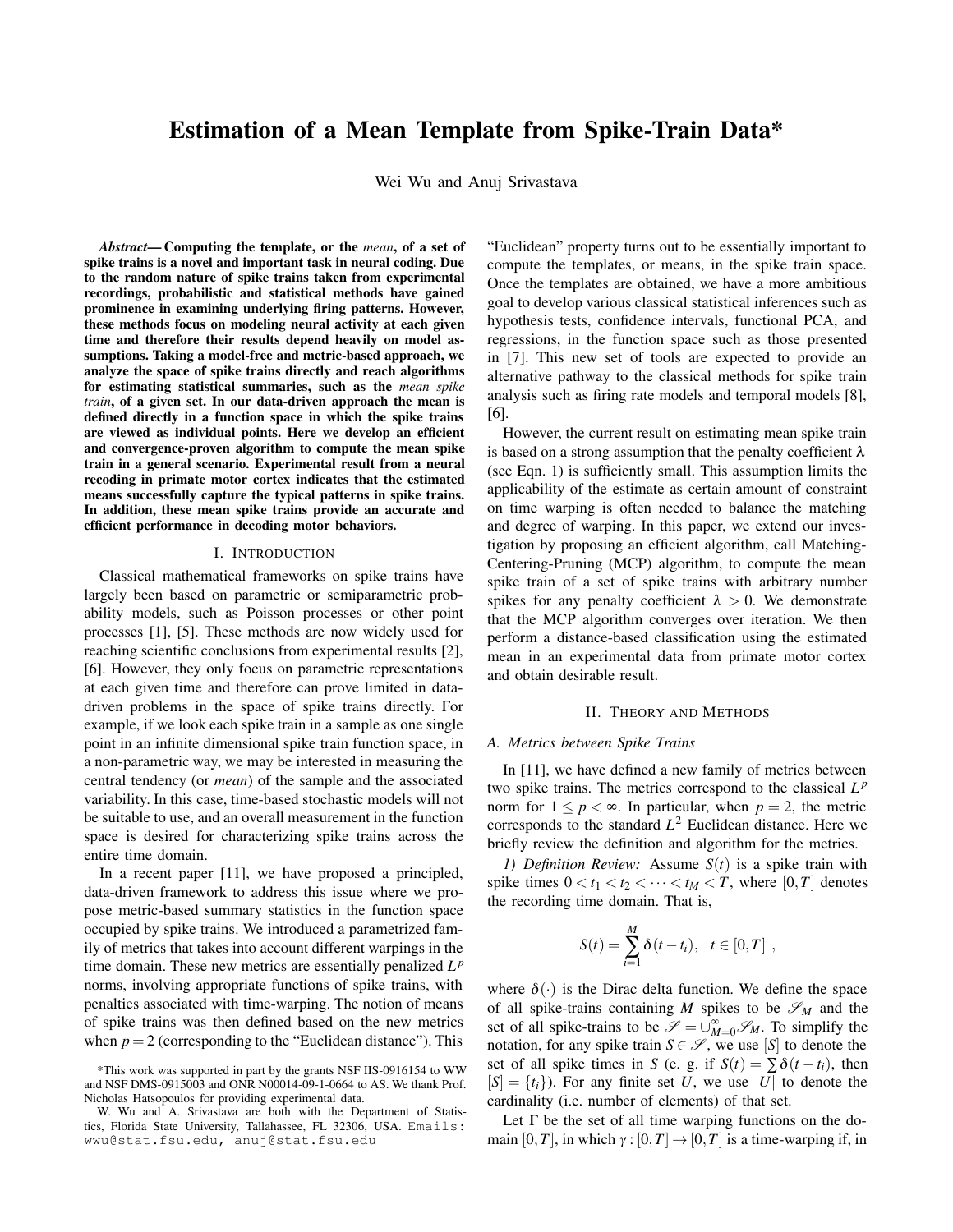addition to being continuous and (piecewise) differentiable, it satisfies these three conditions:

$$
\gamma(0) = 0, \quad \gamma(T) = T, \quad 0 < \dot{\gamma}(t) < \infty.
$$

It is easy to verify that  $\Gamma$  is a *group* with the operation being the composition of functions.

Assume  $f(t) = \sum_{i=1}^{M} \delta(t - t_i) \in \mathcal{S}_M$  and  $g(t) = \sum_{j=1}^{N} \delta(t - t_j)$  $s_j$ )  $\in \mathscr{S}_N$  are two spike trains in [0,*T*]. For the set of timewarping functions  $\Gamma$ , and constants  $1 \le p < \infty$  and  $0 < \lambda < \infty$ , we define a metric between *f* and *g* in the following form:

$$
d_p[\lambda](f,g) = \inf_{\gamma \in \Gamma} \left( X([f],[g \circ \gamma]) + \lambda \int_0^T |1 - \dot{\gamma}(t)^{1/p}|^p dt \right)^{1/p}
$$
(1)

where  $X(\cdot, \cdot)$  denotes the cardinality of the Exclusive OR (i.e. union minus intersection) of two sets. That is,

$$
X([f],[g\circ\gamma])=M+N-2\sum_{i=1}^M\sum_{j=1}^N{\bf 1}_{\{\gamma(t_i)=s_j\}}
$$

where  $\mathbf{1}_{\{.\}}$  is an indicator function.

The first term,  $X([f], [g \circ \gamma])$ , in Eqn. 1 is called *matching term* which measures the goodness-of-match between *f* and *g* in presence of warping. The second term,  $\int_0^T |1 - \rangle$  $\dot{\gamma}(t)^{1/p} |^{p} dt$ , is called *penalty term* and it penalizes the amount of warping. The constant  $\lambda(> 0)$  is the penalty coefficient. We emphasize that  $d_p$  is a proper metric; that is, it satisfies *non-negativity*, *symmetry*, and *the triangle-inequality*. Indeed,  $d_p$  shares a lot of similarities to the classical  $L^p$  norm in functional analysis. When  $p = 2$ , the distance  $d_p$  can be viewed as a penalized classical "Euclidean distance" between two spike trains. We note that the *d<sup>p</sup>* metrics generalize the commonly-used Victor-Purpura metric [10] and van Rossum metric [9] when  $p = 1$  and 2, respectively.

*2) Optimal Time Warping between Two Spike Trains:* To examine the optimal warping function for the infimum in Eqn. 1, we at first define the set of all piecewise linear warping functions from spike times  $\{t_i\}$  (in *f*) to  $\{s_i\}$  (in *g*). That is, for a desired  $\gamma$ , in addition to meeting the conditions for functions in  $\Gamma$ , it also salsifies:

- 1) It is continuous, increasing, and piecewise linear from  $[0,T]$  to  $[0,T]$ ;
- 2) The set of all interior nodes of the pieces (i.e. excluding 0 and *T*),  $\{a_l\}$ , is a subset of  $\{t_i\}$ ;
- 3) The set of the mappings of all interior nodes,  $\{\gamma(a_l)\},\$ is a subset of  $\{s_i\}$ .

We denote this set by  $\Gamma_{f,g}$ , which is a (finite) subset of  $\Gamma$ . One can prove (detail is omitted due to space limitation) that there exists a warping function  $\gamma^* \in \Gamma_{f,g}$ , such that

$$
d_p[\lambda](f,g) = \left(X([f],[g\circ\gamma^*]) + \lambda \int_0^T |1-\dot{\gamma}^*(t)^{1/p}|^p dt\right)^{1/p}.
$$

In [11], we proposed an efficient *dynamic programming (DP)* procedure to compute the  $d_p[\lambda]$  distance between any two spike trains. This procedure is mathematically validated because the optimal warping function in Eqn. 1 has a piecewise linear form on spike times between two trains, which can be efficiently estimated by a DP process. Assume the numbers of spikes in *f* and *g* are *M* and *N*, respectively, the computational cost will be in the order of  $O(MN)$ .

# *B. Mean Spike Train in*  $\mathcal{S}$  *under*  $\mathbf{d}_2$

,

For spike trains  $S_1, S_2, \dots, S_N \in \mathscr{S}$  where the corresponding number of spikes are  $\{n_1, n_2, \dots, n_N\}$  (arbitrary nonnegative integers), we have defined their sample *mean* using the classical Karcher mean under the "Euclidean"  $d_2$  distance [4] as follows:

$$
S^* = \underset{S \in \mathcal{S}}{\arg \min} \sum_{i=1}^{N} d_2(S_i, S)^2.
$$
 (2)

When the mean spike train  $S^*$  is known, the associated (scalar) sample variance,  $\sigma^2$ , can be defined in the following form,

$$
\sigma^2 = \frac{1}{N} \sum_{i=1}^{N} d_2(S_i, S^*)^2.
$$
 (3)

The computation of  $\sigma^2$  is straightforward, and the main challenge is to compute  $S^*$  for arbitrary value of  $\lambda$ .

*1) Estimation of Mean Spike Train:* For the mean spike train *S*, there are two unknowns: the number of spikes *n* and the placements of these spikes in  $[0, T]$ . In [11], we showed that when  $\lambda < 1/(2NT)$ , the sum of squared distance is dominated by the sum on the matching terms. Therefore, we can at first identify *n*, which turns out to be the median of  $\{n_1, n_2, \dots, n_N\}$ . Then we proposed a Matching-Minimization (MM) algorithm to find the placements of the *n* spikes. However, for general value of  $\lambda > 0$ , neither the matching term nor the penalty term will be dominant, and therefore we cannot identify the number of spikes in the mean before estimating their placements.

We here propose a general algorithm to estimate the mean spike train. We initialize the number of spikes, *n*, in the mean spike train to be the maximum of  $\{n_1, n_2, \dots, n_N\}$ , and then reduce the value of *n* during the iteration. The iterative process is analogous to the MM-algorithm except that we add a *pruning step* to remove redundant spikes in the mean during the iteration. We refer to this new method as Matching-Centering-Pruning (MCP) algorithm, where the *centering step* is equivalent to the *minimization step* in the MM-algorithm. This MCP-algorithm is described as follows:

- 1) Let  $n = \max\{n_1, n_2, \dots, n_N\}$ . (Randomly) set initial times for the *n* spikes in [0, *T*] to form an initial *S*.
- 2) **Matching Step:** Using the dynamic programming procedure to find the optimal time matching from  $S_i$  to  $S$ ,  $i = 1, \cdots, N$ . That is,

$$
\gamma_i = \underset{\gamma \in \Gamma}{\arg \min} (X([S_i \circ \gamma], [S]) + \lambda ||1 - \sqrt{\dot{\gamma}}||^2)
$$

# 3) **Centering Step:**

- a) Compute the extrinsic mean of  $\{\gamma_1,\cdots,\gamma_N\}$ , denoted by  $\bar{\gamma}$ .
- b) Apply  $\bar{\gamma}^{-1}$  on *S* and  $S_i \circ \gamma_i$ . That is, the mean spike train and aligned trains are updated as

$$
S^{(*)}=S\circ\bar{\gamma}^{-1},\ (S_i\circ\gamma_i)^{(*)}=S_i\circ\gamma_i\circ\bar{\gamma}^{-1},\ i=1,\cdots,N.
$$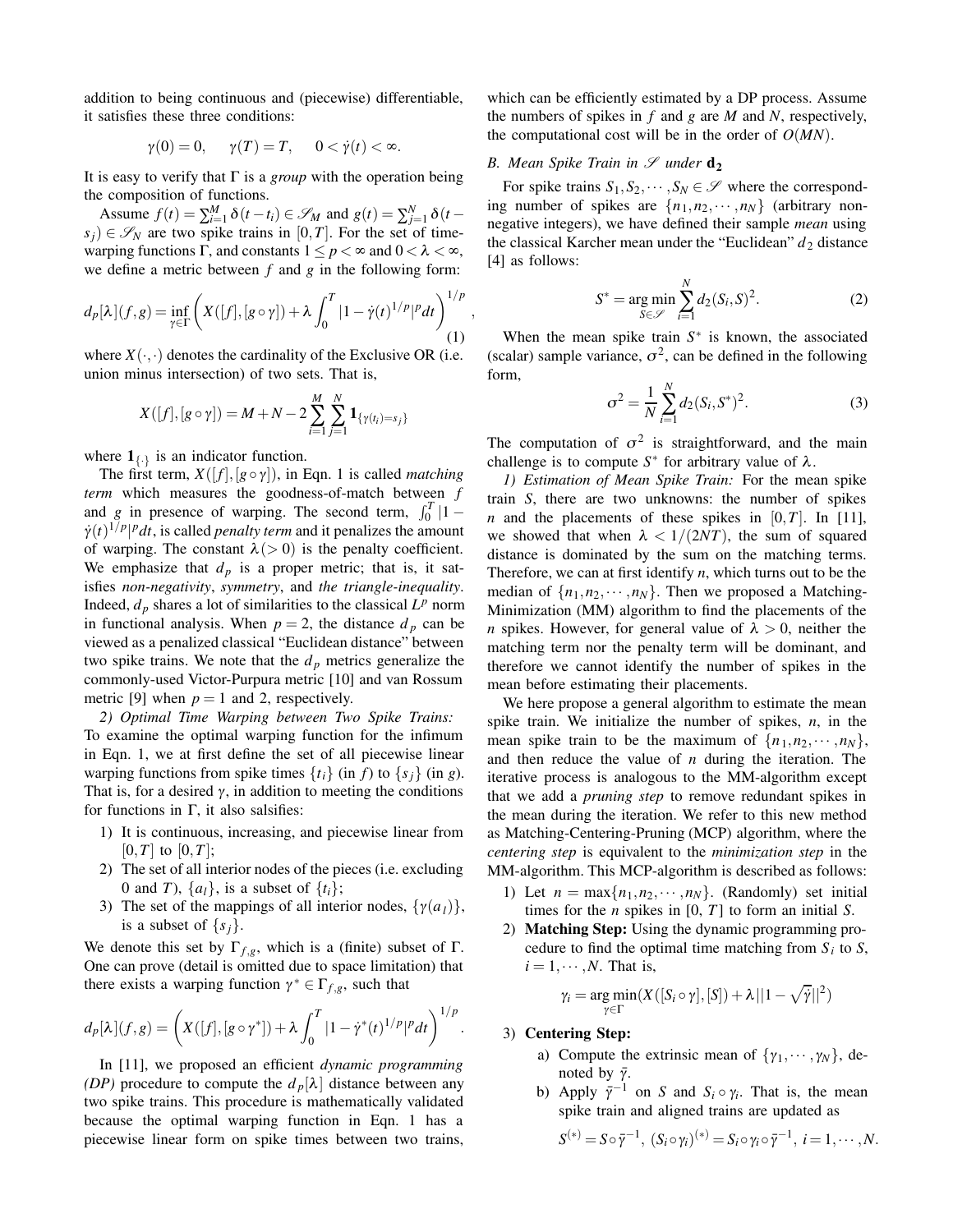## 4) **Pruning Step:**

a) For each spike  $s_k \in S^{(*)}$ , count the number of times  $s_k$  appear in  $\{[(S_i \circ \gamma_i)^{(*)}]\}_{i=1}^N$ . That is,

$$
h_k = |\{1 \le i \le N | s_k \in [(S_i \circ \gamma_i)^{(*)}]\}|.
$$

b) Remove the spikes from  $[S^{(*)}]$  which appear at most  $N/2$  times in  $\{[(S_i \circ \gamma_i)^{(*)}]\}$ . Denote the new set of spikes as  $[S^{(*)}]$ . That is,

$$
[\widetilde{S^{(*)}}] = \{ s_k \in [S^{(*)}] | h_k > N/2 \}.
$$

c) Let  $\widetilde{S^{(*)}}$  be  $\widetilde{S^{(*)}}$  except that one spike with minimal number of appearance is removed (randomly take one if there are multiple spikes at the minimum). That is, let  $\tilde{k} \in \arg \min \{ h_k | h_k > N/2 \}.$ 1≤*k*≤*n*

Then

$$
[\widetilde{S^{(*)}}^-]=\{s_k\in [\widetilde{S^{(*)}}]|k\neq \tilde{k}\}.
$$

d) If  $\sum_{i=1}^{N} d_2(S_i, \widetilde{S^{(*)}}^{-})^2 \le \sum_{i=1}^{N} d_2(S_i, \widetilde{S^{(*)}})^2$ , then update the mean  $S = \widetilde{S^{(*)}}$ , and the

number of spikes  $n = |S|$ .

Otherwise,

update the mean  $S = S^{(*)}$ , and the number of spikes  $n = |S|$ .

5) If the sum of squared distance stabilizes over steps 2 to 4, then the mean spike train is the current estimate and stop the process. Otherwise, go back to step 2.

Denote the estimated mean in the *j*th iteration as *S* (*j*) . One can show (detail is omitted due to space limitation) that the sum of squared distances (SSD),  $\sum_{i=1}^{N} d_2(S_i, S^{(j)})^2$ , decreases iteratively. As 0 is a natural lower bound,  $\sum_{i=1}^{N} d_2(S_i, S^{(j)})^2$ will always converge when *j* gets large. In practical applications, we find the process only takes a few iterations to reach a reasonable convergence of the SSD and the mean spike train.

In general, when the penalty coefficient  $\lambda$  gets large, the optimal time warping between spike trains will choose to have few matchings between spikes to lower the warping cost. Some of the spikes in the mean will be removed during the iteration to minimize the SSD. In the extreme case when  $\lambda$  is sufficiently large, any time warping would be discouraged and the mean spike train will be an empty train (i.e. a train with no spikes). This result indicates that in order to get a meaningful estimate,  $\lambda$  should not take a very large value. We have proposed an empirical value range of  $\lambda$  to balance the contributions between matching term and penalty term [11]. In practical use, one may use a crossvalidation technique to decide its optimal value.

### III. EXPERIMENTAL RESULTS

We have developed an efficient and convergent approach, the MCP-algorithm, to estimate the mean spike train of a set of spike trains for arbitrary penalty coefficient  $\lambda$ . In this section, we will apply this new tool to perform some statistical analysis on a real experimental recording. This recording was previously used and clearly described when we first developed the metrics  $d<sub>p</sub>$  between spike trains [11]. Briefly, a microelectrode arrays was implanted in the arm area of primary motor cortex (MI) in a juvenile macaque monkey (Macaca mulatta). Signals were filtered, amplified and recorded digitally and single units were manually extracted. The subject was trained to perform a closed Squared-Path (SP) task by moving a cursor to targets via contralateral arm movements in the horizontal plane. The example movement in each path is shown in Fig. 1 (extracted from [11]). Each sequence of 5 targets defined a path, and there were four different paths in the SP task (depending on the starting point). In this experiment, we recorded 60 trials for each path, and the total number of trials was 240. The time length of each trial varies from 5 to 6 seconds. As the new metrics are defined on a fixed time interval, we normalize the kinematics and spiking activity in each trial to 5 seconds.



Fig. 1. Four trajectories of hand movement in the SP task. The four colors (blue, red, green, and cyan) indicate the trajectories started at corners 1, 2, 3, and 4, respectively, where the corners are also shown in the correspond colors. The four paths are also described with text legend (on the right side).

Here we will apply the mean spike trains to perform decoding, or classification, on the movement behaviors (four different paths). We at first selectively choose spiking activity from one neuron which show significant tuning property over four different paths. For illustration, 10 spike trains from each movement path as well as the reaching times at the five corners are shown in Fig. 2A. Let *E* denote the average number of spikes in all four paths in the entire dataset, and we find  $E = 32.5$ . Let  $\lambda_0 = (E + E)/(2T) = 6.5$  be the penalty coefficient that makes equal maximal contribution from matching term and penalty term (see [11]). Here we choose three different values of  $\lambda$  at  $(0.1,1,10)\lambda_0$ , or  $(0.65,$ 6.5, 65), to allow different degrees of time warpings.

For the 60 trials in each path, we randomly choose 30 of them as the training data and the other 30 as the test data. For the 30 training spike trains, we apply the MCP-algorithm to compute their mean for  $\lambda = 0.65, 6.5$ , and 65. The result is shown in Fig. 2B. We see that the number of spikes in the mean is a decreasing function with respect to the value of  $\lambda$ . Nevertheless, all these means appropriately represent the firing patterns in the respective paths. That is, more spikes in the means where the intensity is high in the original data, and few spikes where the intensity is low.

The classical pairwise-distance classification [10] has been